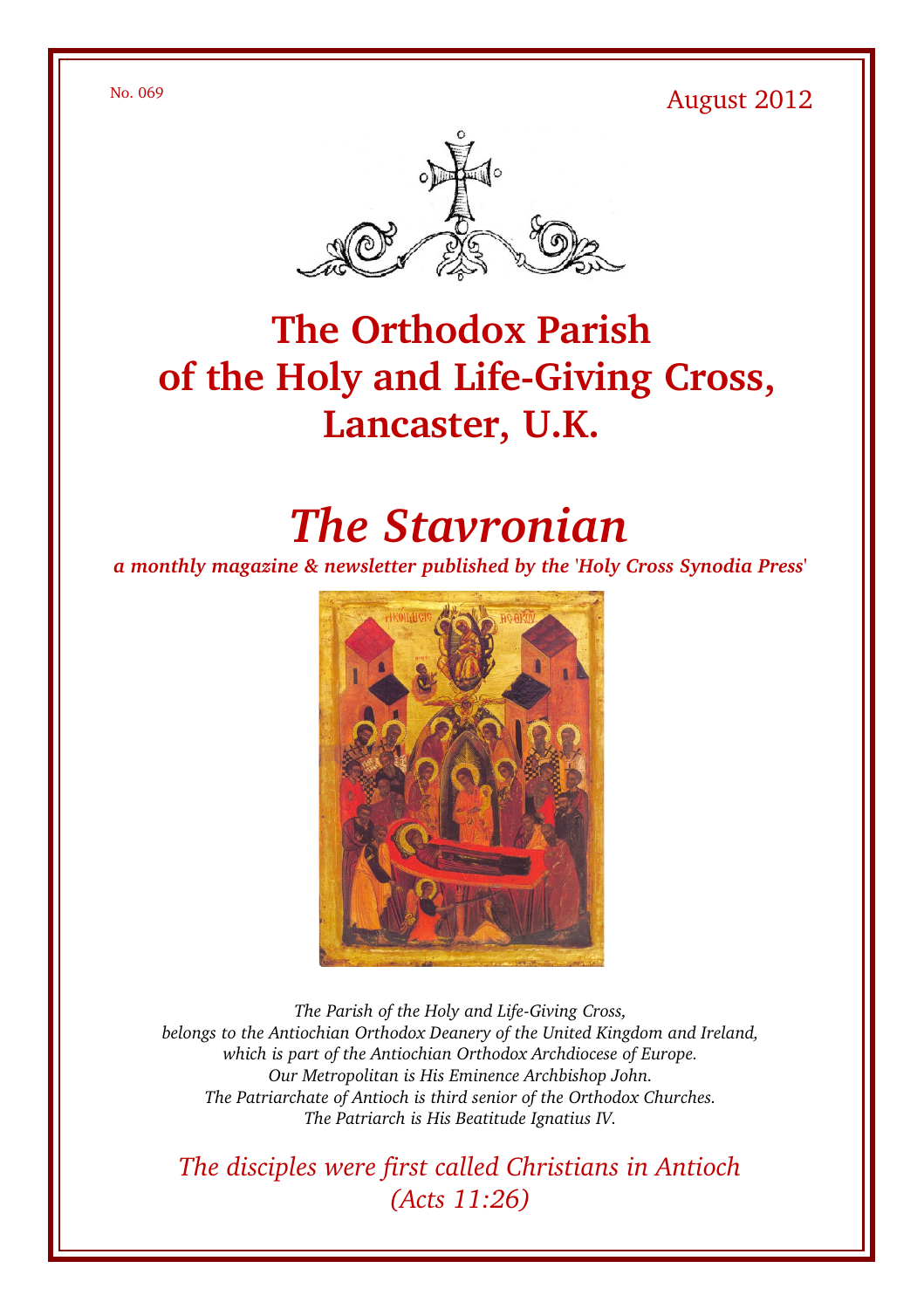## **THE DORMITION OF THE THEOTOKOS**

Concerning the Dormition of the Theotokos, this is what the Church has received from ancient times from the tradition of the Fathers. When the time drew nigh that our Savior was well-pleased to take His Mother to Himself, He declared unto her through an Angel that three days hence, He would translate her from this temporal life to eternity and bliss. On hearing this, she went up with haste to the Mount of Olives, where she prayed continuously. Giving thanks to God, she returned to her house and prepared whatever was necessary for her burial. While these things were taking place, clouds caught up the Apostles from the ends of the earth, where each one happened to be preaching, and brought them at once to the house of the Mother of God, who informed them of the cause of their sudden gathering. As a mother, she consoled them in their affliction as was meet, and then raised her hands to Heaven and prayed for the peace of the world. She blessed the Apostles, and, reclining upon her bed with seemliness, gave up her allholy spirit into the hands of her Son and God.

With reverence and many lights, and chanting burial hymns, the Apostles took up that God-receiving body and brought it to the sepulchre, while the Angels from Heaven chanted with them, and sent forth her who is higher than the Cherubim. But one Jew, moved by malice, audaciously stretched forth his hand upon the bed and immediately received from divine judgment the wages of his audacity. Those daring hands were severed by an invisible blow. But when he repented and asked forgiveness, his hands were restored. When they had reached the place called Gethsemane, they buried there with honor the all-immaculate body of the Theotokos, which was the source of Life. But on the third day after the burial, when they were eating together, and raised up the artos (bread) in Jesus' Name, as was their custom, the Theotokos appeared in the air, saying "Rejoice" to them. From this they learned concerning the bodily translation of the Theotokos into the Heavens.

These things has the Church received from the traditions of the Fathers, who have composed many hymns out of reverence, to the glory of the Mother of our God.

#### **Apolytikion in the First Tone**

In birth, you preserved your virginity; in death, you did not abandon the world, O Theotokos. As mother of life, you departed to the source of life, delivering our souls from death by your intercessions.

#### **Kontakion in the Second Tone**

Neither the grave nor death could contain the Theotokos, the unshakable hope, ever vigilant in intercession and protection. As Mother of life, He who dwelt in the evervirginal womb transposed her to life.

Original text taken from [here.](http://www.goarch.org/chapel/saints_view?contentid=165) For more on the Dormition of the Most Holy Theotokos click [here.](http://oca.org/FeastSaintsViewer.asp?SID=4&ID=1&FSID=102302)

---



*Fresco of the Dormition at the 16th century chapel of Aghioi Anargyroi (town of Servia Greece) showing an angel cutting the hands of the malicious Jew with a sword.*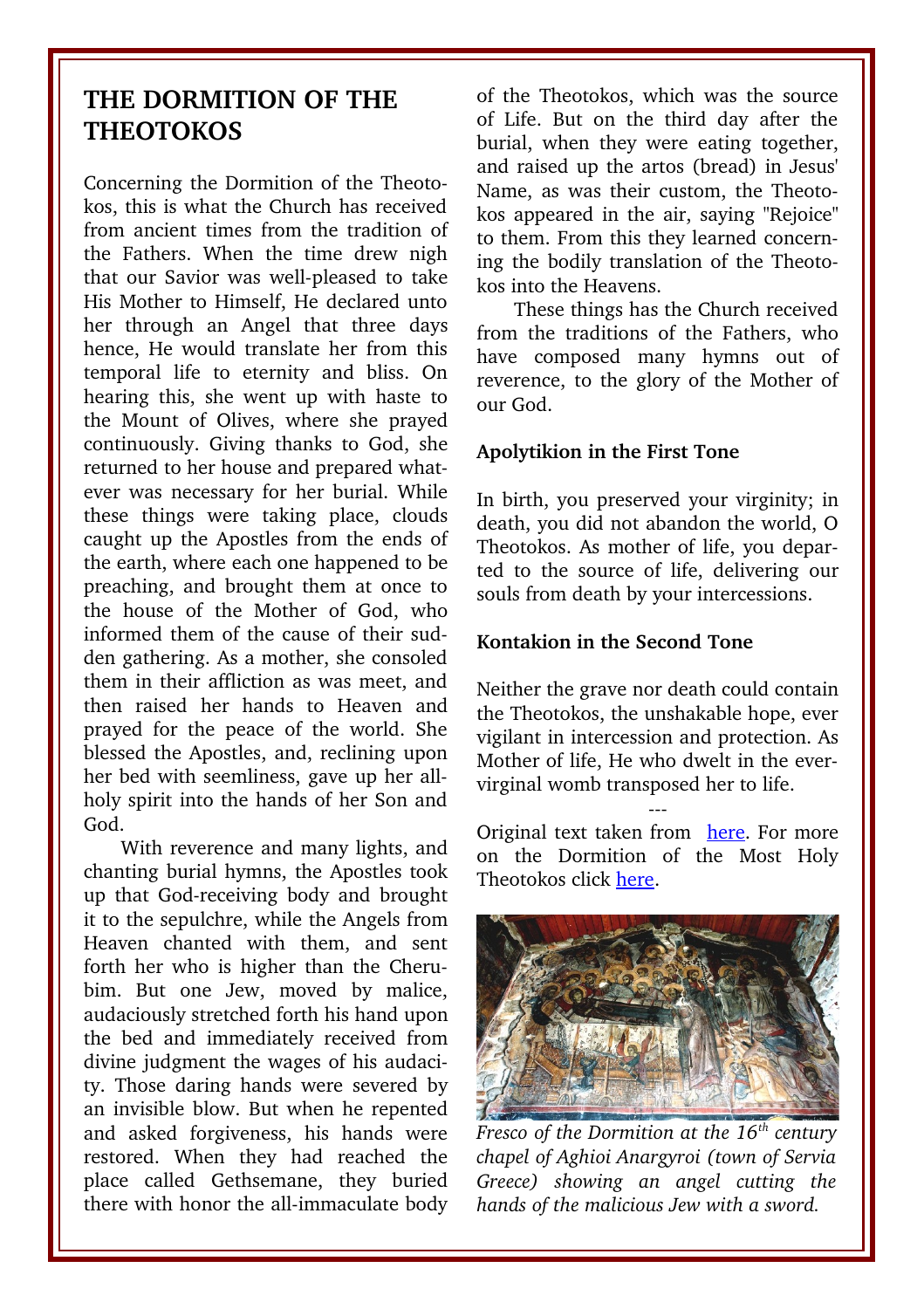#### **FOUNTAINS IN THE DESERT 1. WORK AND PRAYER**

*When the holy Abba Antony lived in the desert he was beset by accidie* (ακηδία) *and attacked by many sinful thoughts. He said to God, "Lord, I want to be saved but these thoughts do not leave me alone; what shall I do in my affliction? How can I be saved?" A short while afterwards, when he got up to go out, Anthony saw a man like himself sitting at his work, getting up from his work to pray, then sitting down again and plaiting a rope, then getting up again to pray. It was an angel of the Lord sent to correct and reassure him. He heard the angel saying to him, "Do this and you will be saved." At these words, Antony was filled with joy and courage. He did this, and he was saved.*

Our human condition requires dependency upon God and interdependency on others. Correct spiritual examination requires the help and direction of a spiritual father who helps us grow into the image of Christ. Self examination alone without such an external reference point can put us in jeopardy such that we choose the wrong direction, make false judgements, become disappointed, lack faith, and fall into the trap of hopelessness and despair. Here we find ourselves in that spiritual malaise of accidie whereby because of our sense of sinfulness before a Holy God, we become inactive, paralysed and reach a state of torpor.

We ponder on the contradiction "How can we be Christians and have such sinful thoughts?" St Antony addresses this dilemma in the desert where he meets the devil, himself and God "*Lord, I want to be saved but these thoughts do not leave me alone;*"

We notice that St Antony wants to be saved, he is aware of his own condition. Like the Prodigal son and Zacchaeus we

must first come to our right mind and possess a desire (a zeal) for change. St Antony's request is simple and succinct: "*what shall I do in my affliction. How can I be saved?*"



We must be direct in our prayer to God; vagueness in repentance or in our requests is a form of obfuscation.

These two questions of St Antony remind us of that question the Lawyer posed to Christ before the Parable of the Good Samaritan. Luke 10:25 "*What must I do to inherit eternal life?*"

Inactivity is not an option for Christians; Christians are verbs not nouns!

Antony sees a man sitting at his work then getting up to pray, returning to his work and again rising to pray. The angel was sent by God to **correct** and **reassure** St Antony. Consumed by ourselves we lose focus and the source of our strengthwe lose the will to work or pray! Work and Prayer = Salvation! This is an equation for all and not just for monks. Full of self loathing we need not only correction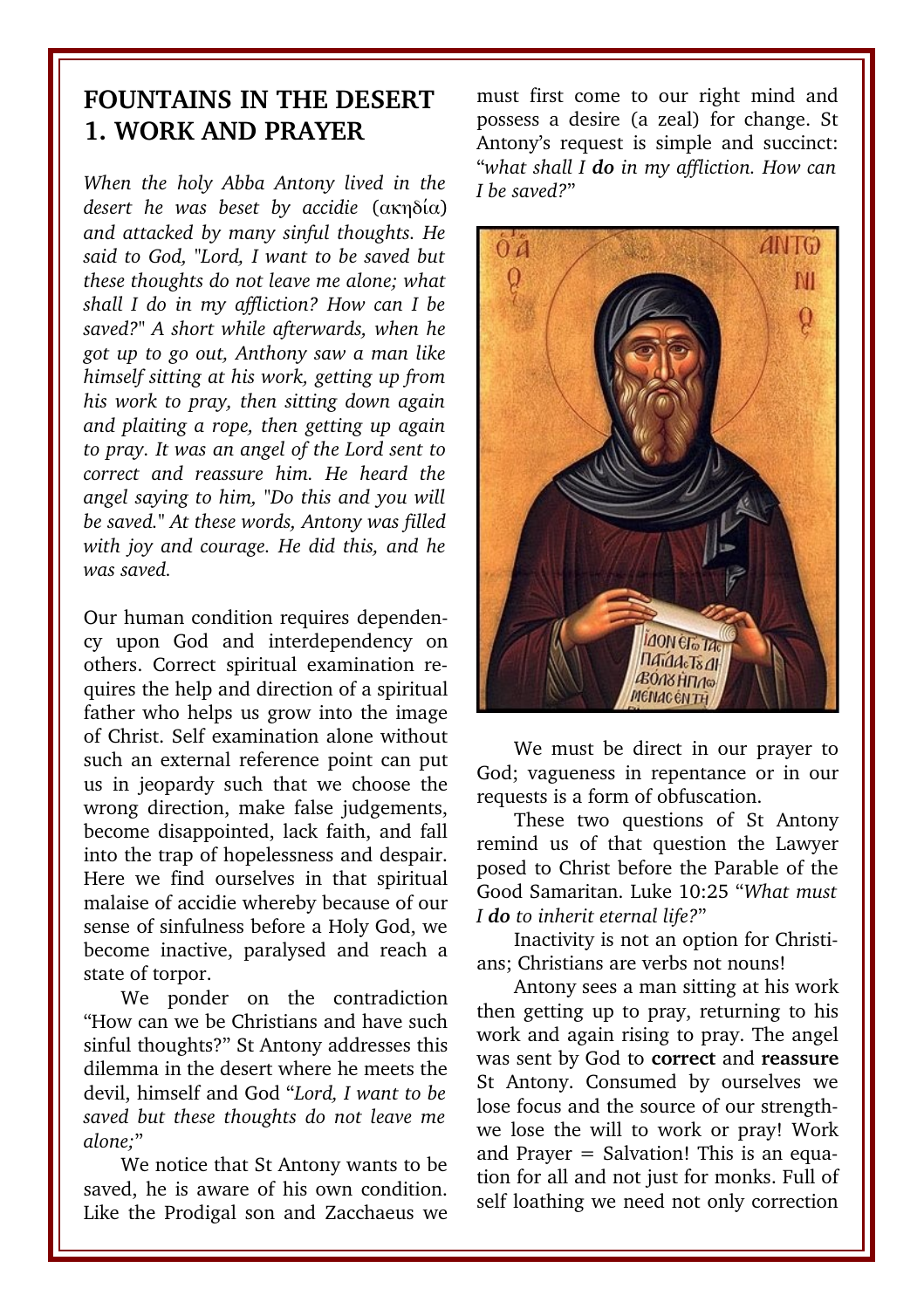but reassurance. When called upon, the compassion and conviction of the All Holy Spirit assists us by His comfort and strength.

Just as our Lord was ministered to by angels in the wilderness after the Temptations; Matthew 4:11; "*Then the devil left Him, and behold, ministered to Him.*"

So with St Antony an angel ministers to him instructing him and restoring courage and joy. "*Do this and you will be saved.*"

The Fathers teach us that we should not trust too readily in our own thoughts and opinions but take heed to God's Word Who provides us with the pattern of salvation.

In our modern western culture, *Life balance* is a much discussed topic today. When mums have to juggle careers with caring and the ever increasing demand for dads to prioritize we need to drink from the fountains of the desert. Without work we become indolent and listless: too much work makes us tired and stressed. Without prayer we become detached from our source of strength and the deeper reality Who created us. Likewise prayer without action is fruitless, as St James says in his epistle: James 2:17 ; "*Thus also faith by itself, if it does not have works, is dead.*"

Prayer will warm and revive us in the love of God; work will warm and energise us in the love for others thus fulfilling the Divine equation for salvation: Luke 10: 27; *"So he answered and said, 'You shall love the LORD your God with all your heart, with all your soul, with all your strength, and with all your mind,' and 'your neighbour as yourself.'" 28 And He said to him, "You have answered rightly; do this and you will live.*"

Fr. Jonathan

## **GLOSSARY OF ORTHODOX** TERMS: -K-

KARA is in spiritual terms the holy skull of Saints which is venerated by the faithful.

KATANYCTICAL is a deep, humble and warm emotion caused before something divine.

KATHOLICON is the main church of a Orthodox Monastery.

KENOSIS Literally, "emptying." The word is associated with humility or humiliation. God the Word humbled Himself by becoming man (with no change in His divinity), suffering death on the Cross for the world and its salvation (Phil. 2:5-8).

KINGDOM OF GOD God's rule over the world, showing (1) His absolute sovereignty as Creator and (2) His sovereignty over the faithful who voluntarily submit to Him. The Kingdom of God was made manifest by Christ and is present in the world through the Church. The fullness of the Kingdom will come when Christ returns to judge the living and the dead, creating a new heaven and earth. See Mark 1:15; John 3:3 5; Rom. 8:20, 21; 1 Cor. 6:9, 10; Rev. 21:1-22:5.

KISS OF PEACE A kiss on the cheek or the shoulder given by one believer to another as a sign of Christian unity and fellowship (see 1 Cor. 16:20). The clergy, and in some places the faithful, exchange the kiss of peace before saying the Nicene Creed during the Divine Liturgy of the Orthodox Church.

KNOWLEDGE Knowing and experiencing the truth of God and salvation through Jesus Christ. Spiritual knowledge (1) is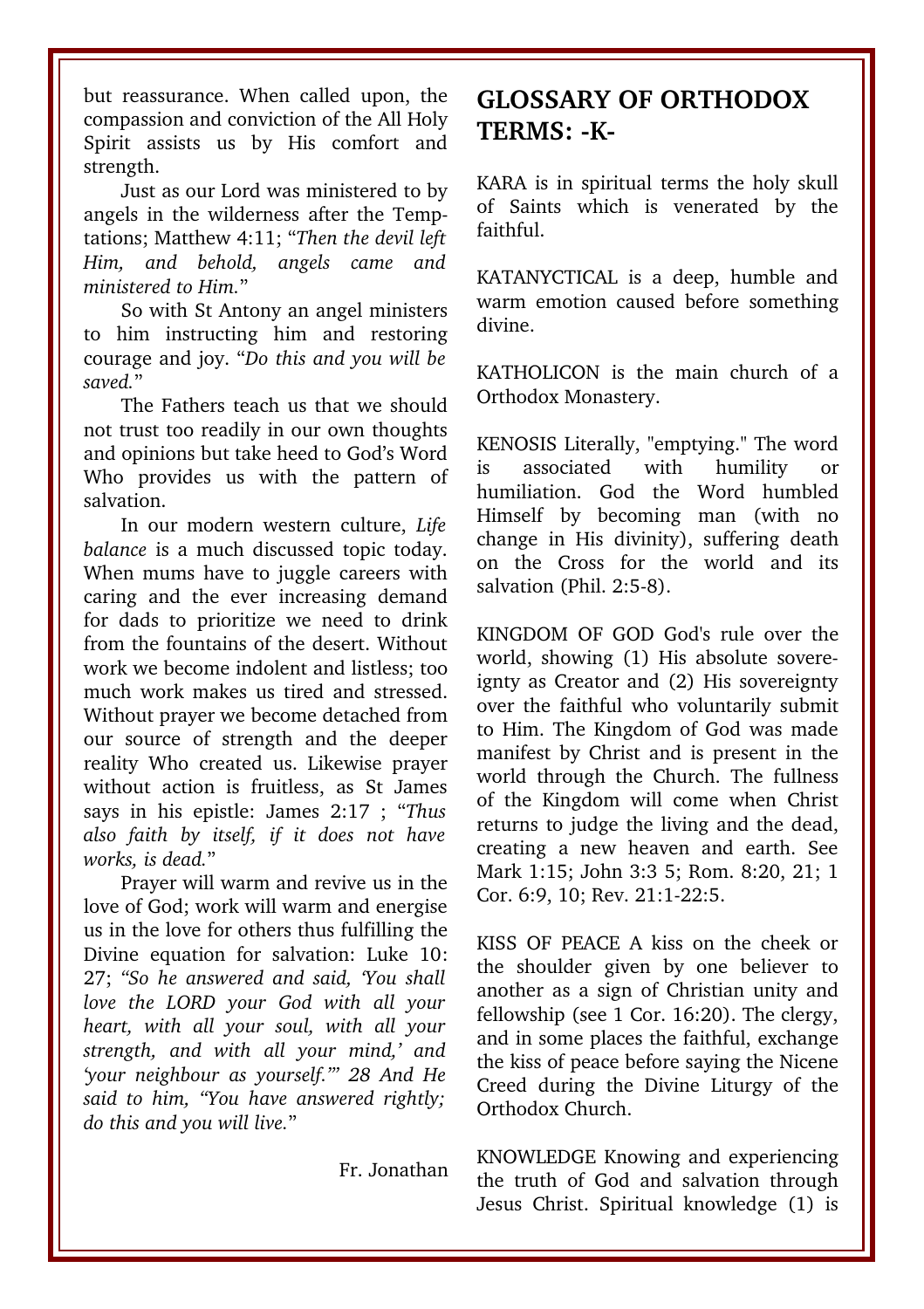frequently identified with Christian doctrine; (2) is applied to the spiritual meaning of the Scripture: and (3) refers to mystical and contemplative knowledge, not merely intellectual knowledge of God. Its aim and effects are to enhance man's responsibility, to aid in discern-ment of good and evil, and to lead people to God. See Luke 12:47, 48; 1 Cor. 13:2; 2 Cor. 4:6; Eph. 4: 16.

KALYMAUKION is the monk's high hat especially a feature of Orthodox monks. In Greece it is also known as epanokalymaukon.

KOUKOULION is the black cloth which is placed over the kalymaukion.

KOINONIA A Greek word meaning communion or intimate fellowship. This relationship exists between the three Persons of the Holy Trinity and also between Christians who are united by love into one body in Christ. See Acts 2:41, 42; 2 Cor. 13:14; 1 John 1:1-7.

KOMPOSKENE is the Orthodox prayer rope.

Part of the original text taken from [here.](http://www.antiochian.org/theology/glossary_of_orthodox_terminology.htm)



#### **OLD STAVRONIAN CORNER**

We would like to thank Fr. Dc. Ionut and Maria Anastasiou for the donation of *komposkene* and prayer cards to our community. May Christ our God give the blessing!

#### **PARISH NEWS**

Dear friends in Christ,

As you are aware from the news the situation in Syria is very difficult. Our Archbishop is encouraging us to help. The following note from the Dean Archpriest Gregory explains this: "*The Archdiocese wants to encourage parishes and communities to give towards humanitarian aid in Syria to ALL those needy persons (irrespective of religious or political affiliations) who have and are suffering as a result of the country's internal conflicts. To this end the Patriarchate has put out a supporting document which you can find [here](http://www.antiochian.org/sites/antiochian.org/files/patriarchate-derd-report.pdf) for your attention. The basic idea is that we fundraise locally and send the funds from the Deanery account via the Archdiocese (this has already happened in Germany). So, from this moment onwards the Deanery Treasurer and I will be grateful to receive a contribution from your parish. Please specify "Syrian Relief" with any payments sent in a covering note (not on the cheque itself which should be made payable to the Deanery as usual)".*

Let us be aware of the needs of the poor and the victims of violence and those in need of medical assistance there.

With my love and prayers, *Fr. Jonathan*